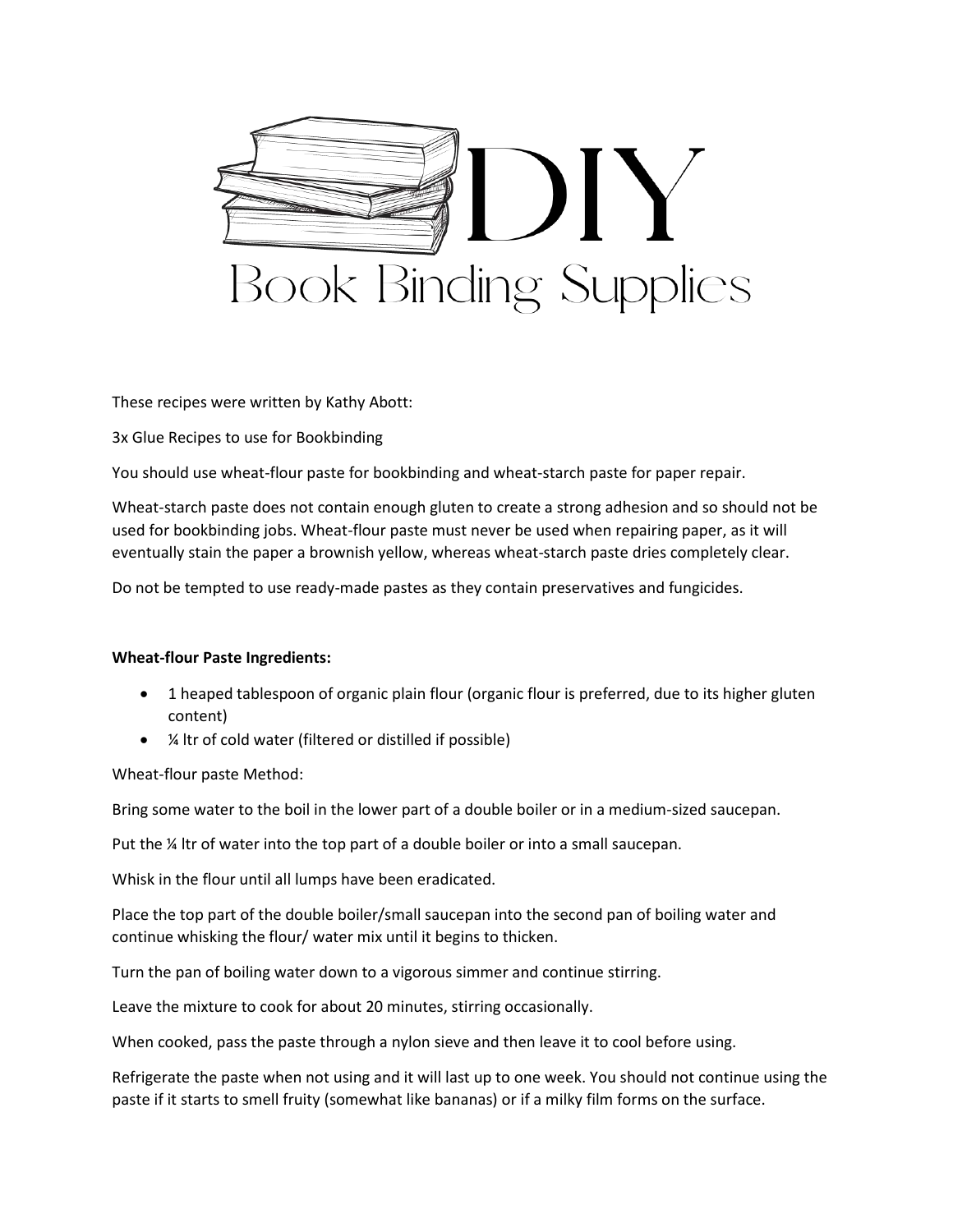## **Wheat-starch Paste Ingredients:**

- 1 part pure, pH neutral wheat-starch
- 8 parts distilled water

## Wheat-starch paste Method:

Bring some water to the boil in the lower part of a double boiler or in a medium-sized saucepan.

Put the distilled water into the top part of a double boiler or into a small saucepan. Mix in the wheatstarch until smooth.

Place the top part of the double boiler/small saucepan into the second pan of boiling water and stir using a wooden spoon until the mixture begins to thicken.

Turn the pan of boiling water down to a vigorous simmer and continue stirring the paste.

The paste will go through four distinct stages whilst cooking:

- The mixture will change from a milky consistency to a translucent paste.
- The paste will thicken and will be very glossy.
- Bubbles will form and the paste will become more translucent. –
- More bubbles will form and the paste will be slightly stringy in consistency.

When this final stage has been reached, the paste is ready; this could be anything from 10 to 20 minutes.

Place the cooked paste in a pot – for which you have a lid and allow to cool.

The paste will now be a solid mass and will keep for up to two weeks if kept in the fridge with the lid on.

To use the paste:

- Pass the required amount through a nylon sieve.
- Add a drop or two of water, and using a stiff, stencil-type brush, beat until smooth and glossy.

Methylcellulose Methylcellulose can also be used as an adhesive, but it has a fairly low tack (similar to wheat-starch paste).

I use it mainly for soaking glue residue from the spines of old books.

Methylcellulose is perfect for soaking, as it suspends water in its mass, releasing moisture very slowly. This stops moisture soaking into the spine folds of your book, which can cause tidemarks on the inner margins of the pages.

Ingredients (for a 10% solution):

10g methylcellulose powder

100ml warm water